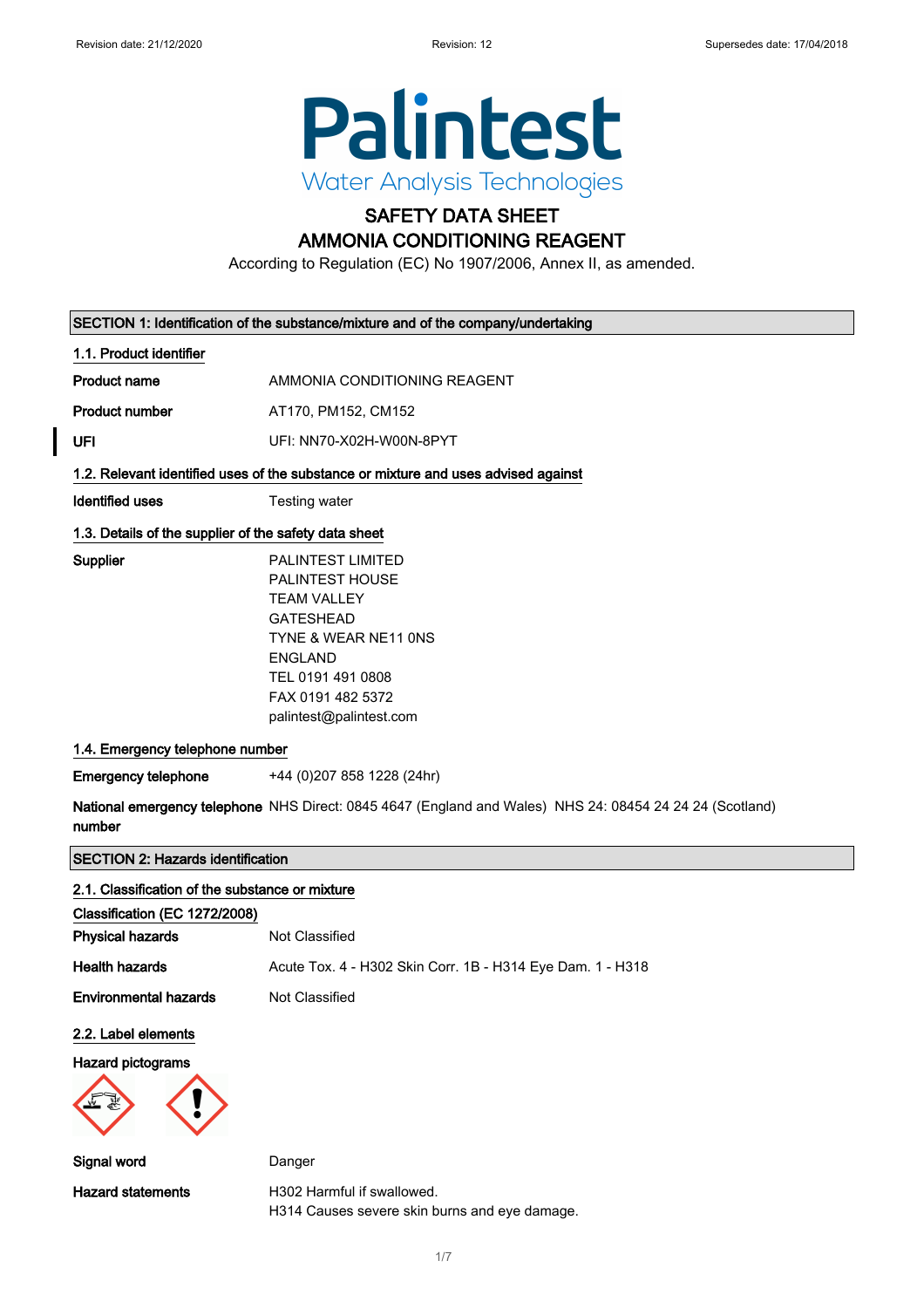| <b>Precautionary statements</b>           | P264 Wash contaminated skin thoroughly after handling.<br>P280 Wear protective gloves/ protective clothing/ eye protection/ face protection.<br>P301+P330+P331 IF SWALLOWED: Rinse mouth. Do NOT induce vomiting.<br>P303+P361+P353 IF ON SKIN (or hair): Take off immediately all contaminated clothing.<br>Rinse skin with water or shower.<br>P305+P351+P338 IF IN EYES: Rinse cautiously with water for several minutes. Remove<br>contact lenses, if present and easy to do. Continue rinsing.<br>P501 Dispose of contents/ container in accordance with local regulations. |
|-------------------------------------------|----------------------------------------------------------------------------------------------------------------------------------------------------------------------------------------------------------------------------------------------------------------------------------------------------------------------------------------------------------------------------------------------------------------------------------------------------------------------------------------------------------------------------------------------------------------------------------|
| Contains                                  | SODIUM TARTRATE DIHYDRATE, LITHIUM HYDROXIDE                                                                                                                                                                                                                                                                                                                                                                                                                                                                                                                                     |
| Supplementary precautionary<br>statements | P101 If medical advice is needed, have product container or label at hand.<br>P <sub>102</sub> Keep out of reach of children.<br>P103 Read label before use.<br>P260 Do not breathe vapour/ spray.<br>P270 Do not eat, drink or smoke when using this product.<br>P301+P310 IF SWALLOWED: Immediately call a POISON CENTER/ doctor.<br>P304+P340 IF INHALED: Remove person to fresh air and keep comfortable for breathing.<br>P321 Specific treatment (see medical advice on this label).<br>P363 Wash contaminated clothing before reuse.<br>P405 Store locked up.             |

#### 2.3. Other hazards

This product does not contain any substances classified as PBT or vPvB.

| <b>SECTION 3: Composition/information on ingredients</b> |                                                                                    |                                                      |
|----------------------------------------------------------|------------------------------------------------------------------------------------|------------------------------------------------------|
| 3.2. Mixtures                                            |                                                                                    |                                                      |
| <b>SODIUM TARTRATE DIHYDRATE</b>                         |                                                                                    | 80-100%                                              |
| CAS number: 6106-24-7                                    | <b>REACH registration number: N/A</b>                                              |                                                      |
| <b>Classification</b><br>Acute Tox. 4 - H302             |                                                                                    |                                                      |
| LITHIUM HYDROXIDE                                        |                                                                                    | 10-20%                                               |
| CAS number: 1310-66-3                                    | EC number: 215-183-4                                                               | REACH registration number: 01-<br>2119560576-31-XXXX |
| <b>Classification</b>                                    |                                                                                    |                                                      |
| Acute Tox. 4 - H302                                      |                                                                                    |                                                      |
| Skin Corr. 1B - H314                                     |                                                                                    |                                                      |
| Eye Dam. 1 - H318                                        |                                                                                    |                                                      |
|                                                          | The Full Text for all R-Phrases and Hazard Statements are Displayed in Section 16. |                                                      |

#### SECTION 4: First aid measures

| 4.1. Description of first aid measures |                                                                                                                     |  |
|----------------------------------------|---------------------------------------------------------------------------------------------------------------------|--|
| Inhalation                             | Unlikely route of exposure as the product does not contain volatile substances.                                     |  |
| Ingestion                              | Rinse mouth thoroughly with water. Never give anything by mouth to an unconscious person.<br>Get medical attention. |  |
| Skin contact                           | Wash skin thoroughly with soap and water. Get medical attention promptly if symptoms occur<br>after washing.        |  |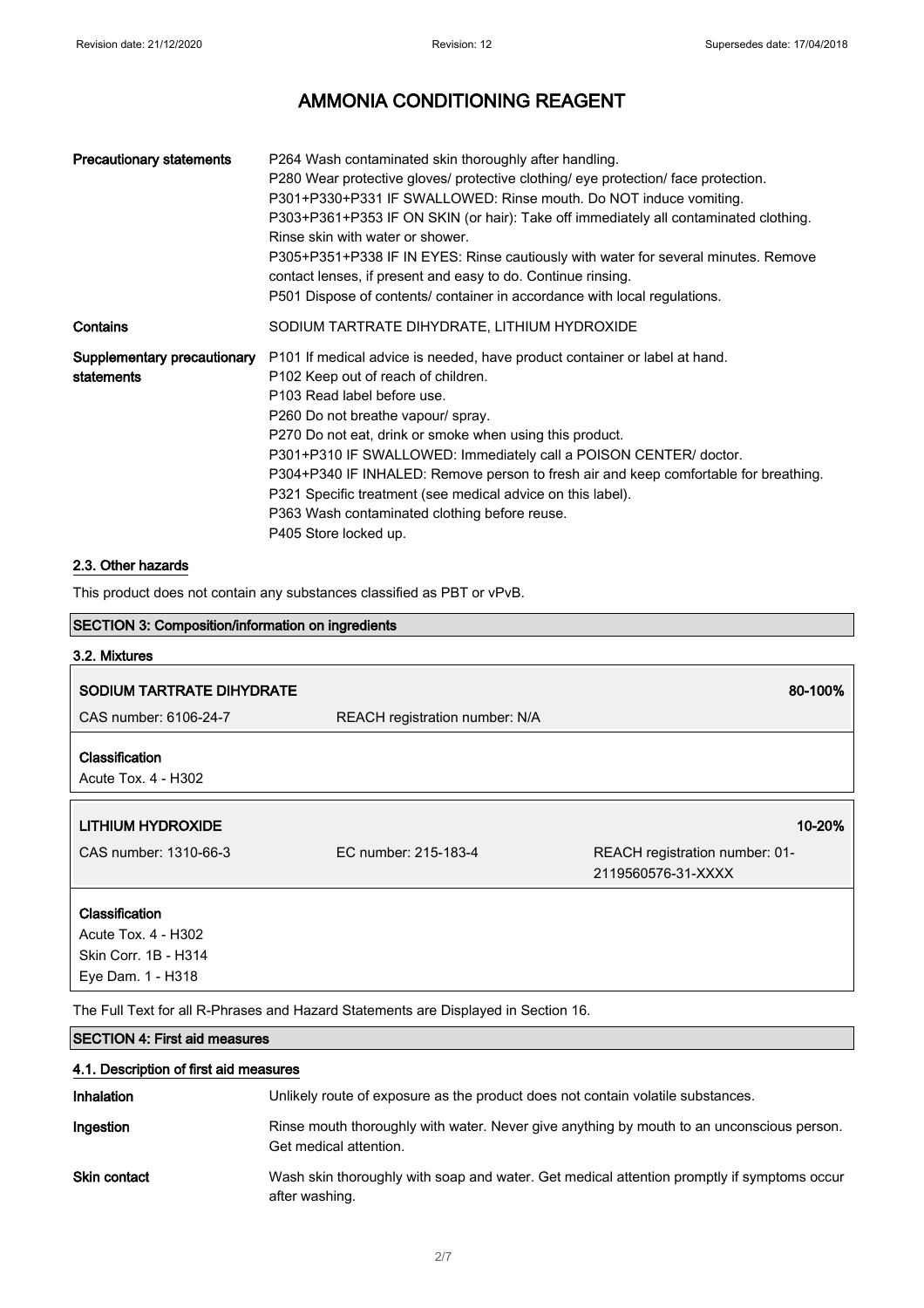| Eye contact                                                | Rinse immediately with plenty of water. Remove any contact lenses and open eyelids wide<br>apart. Continue to rinse for at least 15 minutes. Get medical attention if irritation persists after<br>washing. Show this Safety Data Sheet to the medical personnel.             |
|------------------------------------------------------------|-------------------------------------------------------------------------------------------------------------------------------------------------------------------------------------------------------------------------------------------------------------------------------|
|                                                            | 4.2. Most important symptoms and effects, both acute and delayed                                                                                                                                                                                                              |
| Inhalation                                                 | This is unlikely to occur but symptoms similar to those of ingestion may develop.                                                                                                                                                                                             |
| Ingestion                                                  | May cause chemical burns in mouth and throat. May cause stomach pain or vomiting.                                                                                                                                                                                             |
| <b>Skin contact</b>                                        | Burns can occur.                                                                                                                                                                                                                                                              |
| Eye contact                                                | May cause blurred vision and serious eye damage.                                                                                                                                                                                                                              |
|                                                            | 4.3. Indication of any immediate medical attention and special treatment needed                                                                                                                                                                                               |
| Notes for the doctor                                       | Treat symptomatically.                                                                                                                                                                                                                                                        |
| <b>SECTION 5: Firefighting measures</b>                    |                                                                                                                                                                                                                                                                               |
| 5.1. Extinguishing media                                   |                                                                                                                                                                                                                                                                               |
| Suitable extinguishing media                               | Use fire-extinguishing media suitable for the surrounding fire.                                                                                                                                                                                                               |
| 5.2. Special hazards arising from the substance or mixture |                                                                                                                                                                                                                                                                               |
| Hazardous combustion<br>products                           | No known hazardous decomposition products.                                                                                                                                                                                                                                    |
| 5.3. Advice for firefighters                               |                                                                                                                                                                                                                                                                               |
| Protective actions during<br>firefighting                  | No specific firefighting precautions known.                                                                                                                                                                                                                                   |
| <b>SECTION 6: Accidental release measures</b>              |                                                                                                                                                                                                                                                                               |
|                                                            | 6.1. Personal precautions, protective equipment and emergency procedures                                                                                                                                                                                                      |
| <b>Personal precautions</b>                                | Wear protective clothing as described in Section 8 of this safety data sheet.                                                                                                                                                                                                 |
| 6.2. Environmental precautions                             |                                                                                                                                                                                                                                                                               |
| <b>Environmental precautions</b>                           | Not considered to be a significant hazard due to the small quantities used. However, large or<br>frequent spills may have hazardous effects on the environment.                                                                                                               |
| 6.3. Methods and material for containment and cleaning up  |                                                                                                                                                                                                                                                                               |
| Methods for cleaning up                                    | Wear suitable protective equipment, including gloves, goggles/face shield, respirator, boots,<br>clothing or apron, as appropriate. Stop leak if possible without risk. DO NOT touch spilled<br>material! Absorb in vermiculite, dry sand or earth and place into containers. |
| 6.4. Reference to other sections                           |                                                                                                                                                                                                                                                                               |
| Reference to other sections                                | Wear protective clothing as described in Section 8 of this safety data sheet.                                                                                                                                                                                                 |
| <b>SECTION 7: Handling and storage</b>                     |                                                                                                                                                                                                                                                                               |
| 7.1. Precautions for safe handling                         |                                                                                                                                                                                                                                                                               |
| <b>Usage precautions</b>                                   | Good personal hygiene procedures should be implemented.                                                                                                                                                                                                                       |
|                                                            | 7.2. Conditions for safe storage, including any incompatibilities                                                                                                                                                                                                             |
| <b>Storage precautions</b>                                 | Store in tightly-closed, original container in a dry and cool place. Keep separate from food,<br>feedstuffs, fertilisers and other sensitive material.                                                                                                                        |
| 7.3. Specific end use(s)                                   |                                                                                                                                                                                                                                                                               |
| Specific end use(s)                                        | The identified uses for this product are detailed in Section 1.2.                                                                                                                                                                                                             |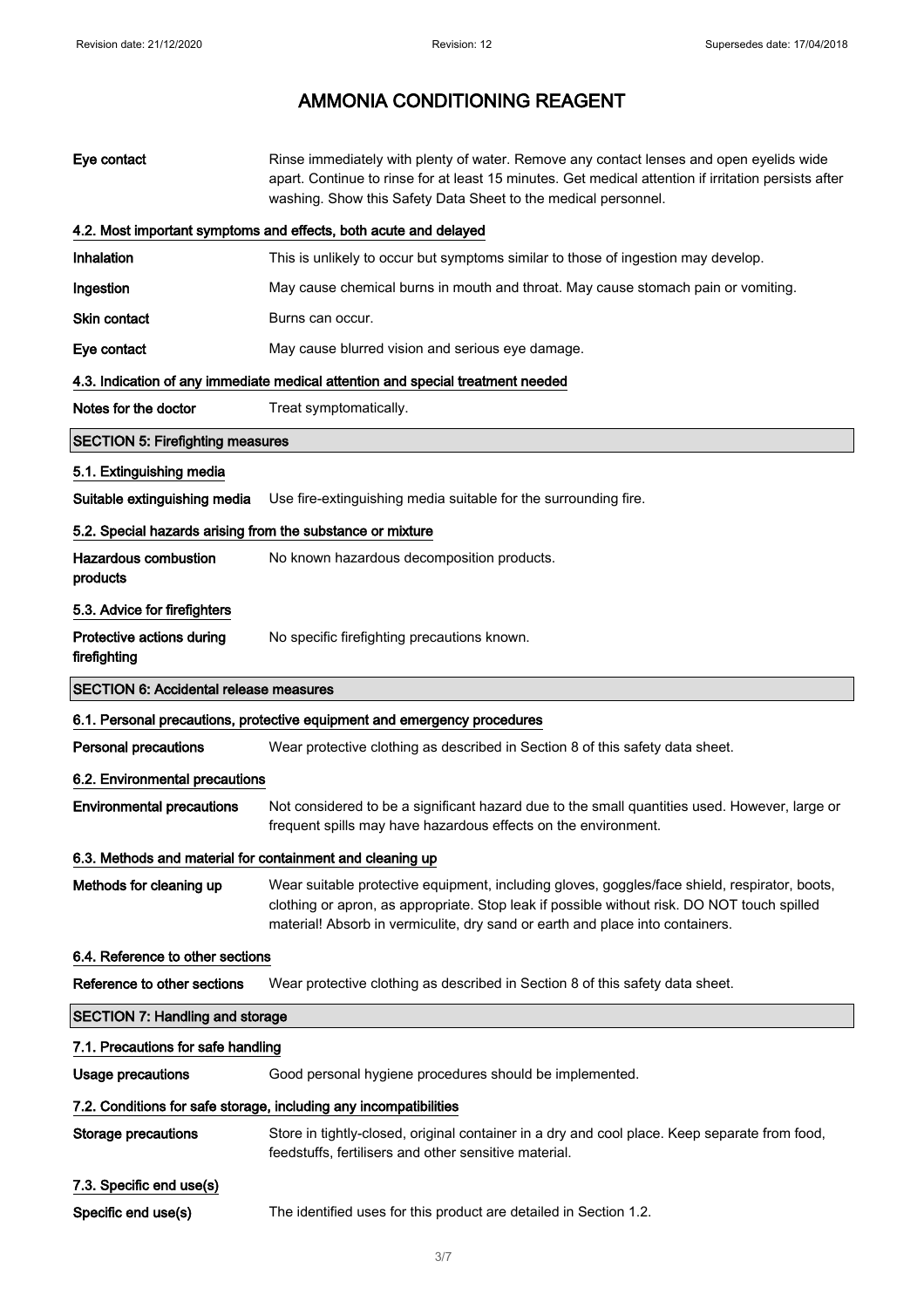#### SECTION 8: Exposure controls/Personal protection

#### 8.1. Control parameters

#### Occupational exposure limits

### LITHIUM HYDROXIDE

Short-term exposure limit (15-minute): WEL 1 mg/m<sup>3</sup> WEL = Workplace Exposure Limit.

#### 8.2. Exposure controls

#### Protective equipment

 $\overline{\phantom{a}}$ 



| Eye/face protection    | Eyewear complying with an approved standard should be worn if a risk assessment indicates<br>eye contact is possible. The following protection should be worn: Chemical splash goggles. |
|------------------------|-----------------------------------------------------------------------------------------------------------------------------------------------------------------------------------------|
| Hand protection        | It is recommended that chemical-resistant, impervious gloves are worn. Wear protective<br>gloves made of the following material: Nitrile rubber.                                        |
| Respiratory protection | No specific recommendations. Respiratory protection may be required if excessive airborne<br>contamination occurs.                                                                      |

## SECTION 9: Physical and chemical properties

| 9.1. Information on basic physical and chemical properties |                                                 |
|------------------------------------------------------------|-------------------------------------------------|
| Appearance                                                 | Dusty powder.                                   |
| Colour                                                     | White.                                          |
| Odour                                                      | Odourless.                                      |
| Solubility(ies)                                            | Soluble in water.                               |
| 9.2. Other information                                     |                                                 |
| Other information                                          | No data available.                              |
| <b>SECTION 10: Stability and reactivity</b>                |                                                 |
| 10.1. Reactivity                                           |                                                 |
| <b>Reactivity</b>                                          | Reacts violently with strong acids.             |
| 10.2. Chemical stability                                   |                                                 |
| <b>Stability</b>                                           | Stable under the prescribed storage conditions. |
| 10.3. Possibility of hazardous reactions                   |                                                 |
| Possibility of hazardous<br>reactions                      | No data available.                              |
| 10.4. Conditions to avoid                                  |                                                 |
| <b>Conditions to avoid</b>                                 | Avoid contact with acids.                       |
| 10.5. Incompatible materials                               |                                                 |
| Materials to avoid                                         | Strong acids.                                   |
| 10.6. Hazardous decomposition products                     |                                                 |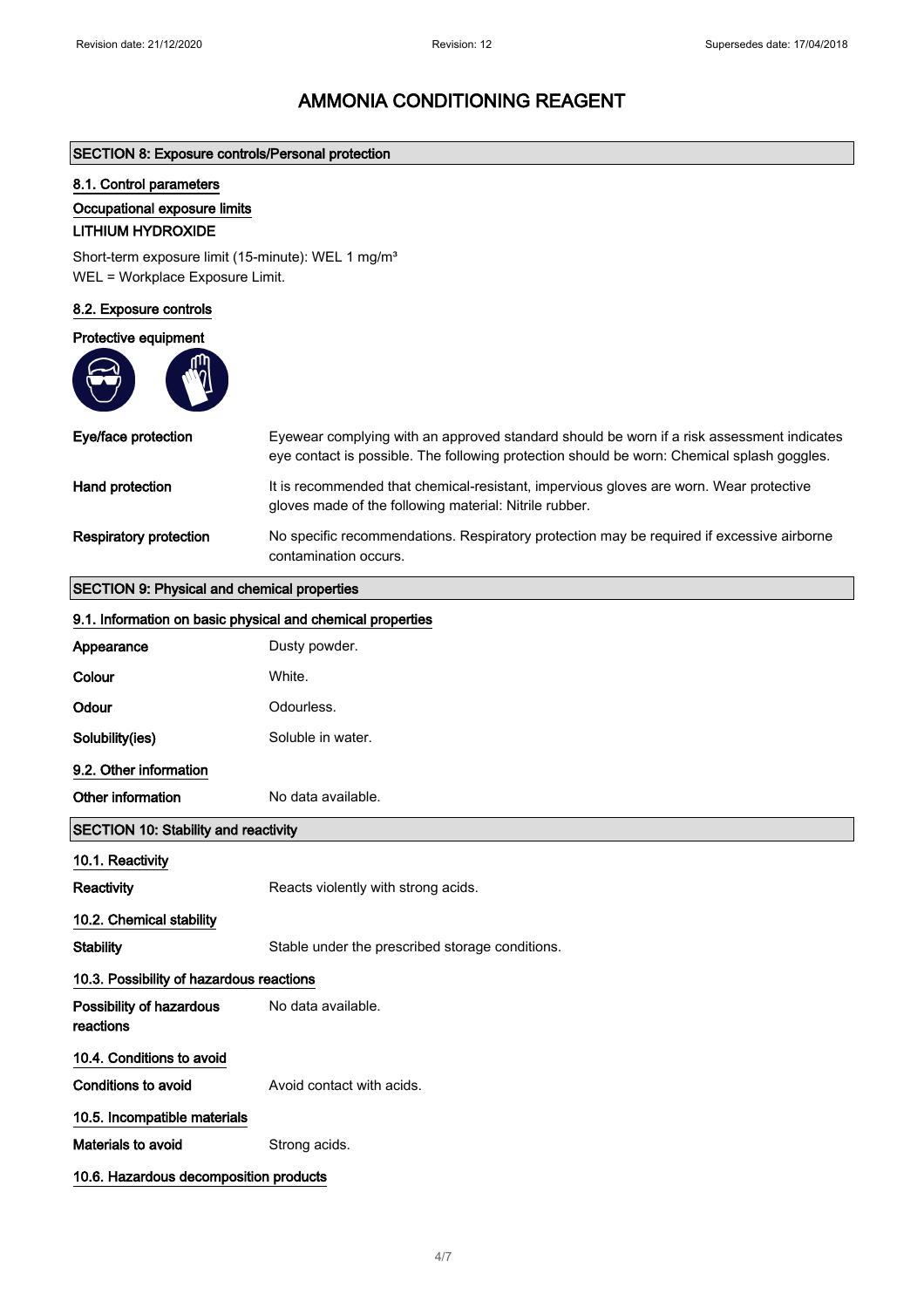Hazardous decomposition products Heating may generate the following products: Toxic and corrosive gases or vapours.

| <b>SECTION 11: Toxicological information</b> |                                                                                                                                                                 |  |
|----------------------------------------------|-----------------------------------------------------------------------------------------------------------------------------------------------------------------|--|
| 11.1. Information on toxicological effects   |                                                                                                                                                                 |  |
| <b>Toxicological effects</b>                 | Harmful if swallowed.                                                                                                                                           |  |
| Other health effects                         | Causes severe skin burns and eye damage.                                                                                                                        |  |
| Acute toxicity - oral                        |                                                                                                                                                                 |  |
| <b>Summary</b>                               | Harmful if swallowed.                                                                                                                                           |  |
| ATE oral (mg/kg)                             | 476.79                                                                                                                                                          |  |
| Acute toxicity - dermal                      |                                                                                                                                                                 |  |
| Summary                                      | Causes severe skin burns and eye damage.                                                                                                                        |  |
| Acute toxicity - inhalation                  |                                                                                                                                                                 |  |
| Summary                                      | No data available.                                                                                                                                              |  |
| Skin corrosion/irritation                    |                                                                                                                                                                 |  |
| Summary                                      | Causes severe burns.                                                                                                                                            |  |
| Serious eye damage/irritation<br>Summary     | Causes serious eye damage.                                                                                                                                      |  |
|                                              |                                                                                                                                                                 |  |
| Ingestion                                    | Harmful if swallowed.                                                                                                                                           |  |
| <b>Skin contact</b>                          | Causes severe burns.                                                                                                                                            |  |
| Eye contact                                  | Causes serious eye damage.                                                                                                                                      |  |
| <b>SECTION 12: Ecological information</b>    |                                                                                                                                                                 |  |
| Ecotoxicity                                  | Not considered to be a significant hazard due to the small quantities used. However, large or<br>frequent spills may have hazardous effects on the environment. |  |
| 12.1. Toxicity                               |                                                                                                                                                                 |  |
| <b>Toxicity</b>                              | No data available.                                                                                                                                              |  |
| 12.2. Persistence and degradability          |                                                                                                                                                                 |  |
|                                              | Persistence and degradability There are no data on the degradability of this product.                                                                           |  |
| 12.3. Bioaccumulative potential              |                                                                                                                                                                 |  |
| <b>Bioaccumulative potential</b>             | No data available on bioaccumulation.                                                                                                                           |  |
| 12.4. Mobility in soil                       |                                                                                                                                                                 |  |
| <b>Mobility</b>                              | The product is soluble in water.                                                                                                                                |  |
| 12.5. Results of PBT and vPvB assessment     |                                                                                                                                                                 |  |
| Results of PBT and vPvB<br>assessment        | This substance is not classified as PBT or vPvB according to current EU criteria.                                                                               |  |
| 12.6. Other adverse effects                  |                                                                                                                                                                 |  |
| Other adverse effects                        | No data available.                                                                                                                                              |  |
| <b>SECTION 13: Disposal considerations</b>   |                                                                                                                                                                 |  |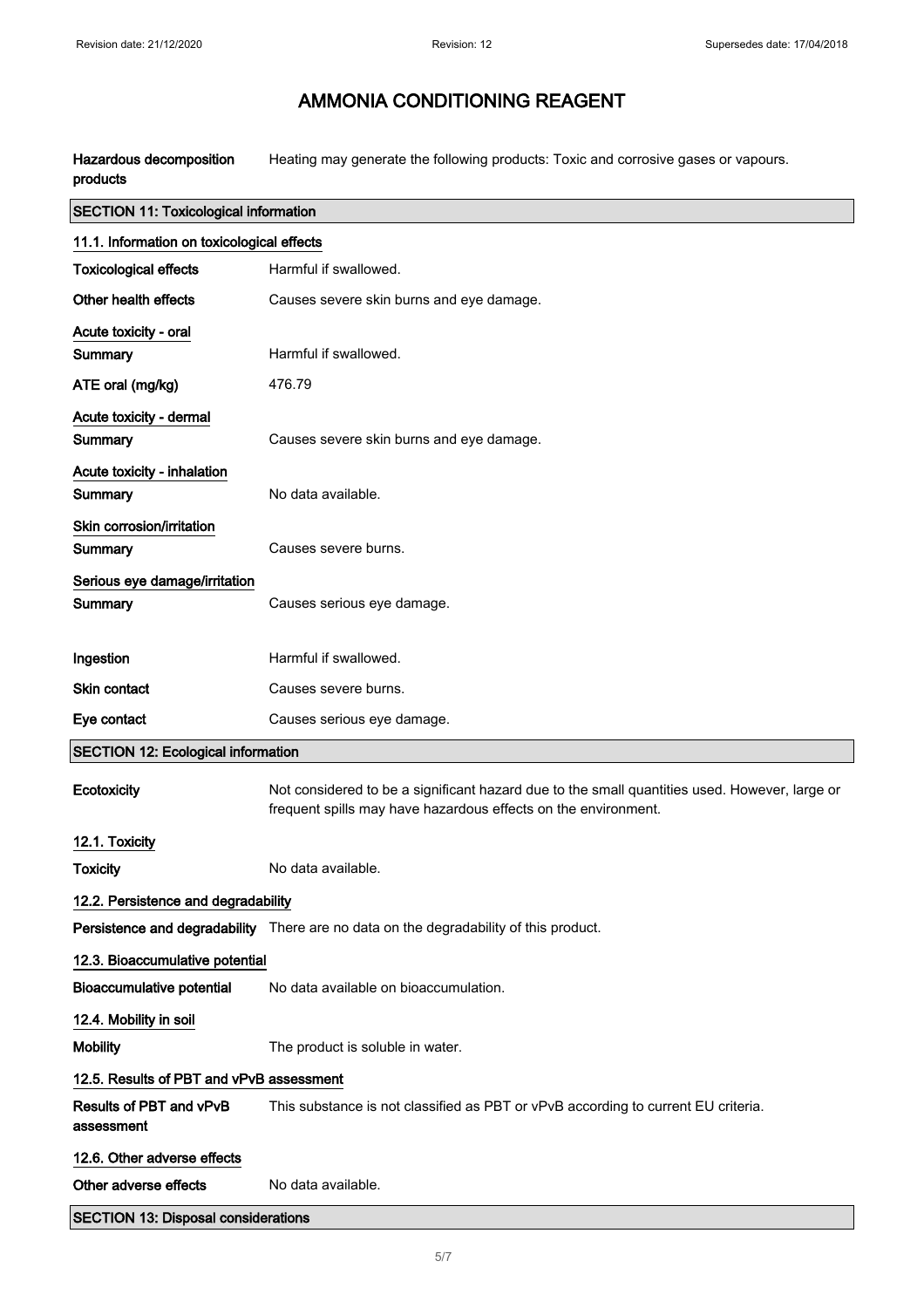| <b>Disposal methods</b>                       | Dispose of waste to licensed waste disposal site in accordance with the requirements of the<br>local Waste Disposal Authority.                                                                       |
|-----------------------------------------------|------------------------------------------------------------------------------------------------------------------------------------------------------------------------------------------------------|
| <b>SECTION 14: Transport information</b>      |                                                                                                                                                                                                      |
| Road transport notes                          | The product is considered hazardous goods in "excepted quantities" as packaged as per ADR<br>European agreement, concerning the international carriage of dangerous goods by road<br>section 3.5.1.4 |
| Air transport notes                           | This product is considered as Dangerous Goods Permitted in Excepted Quantities as<br>packaged as per Section 2.6.2.2 of the IATA Dangerous Goods Regulations.                                        |
| 14.1. UN number                               |                                                                                                                                                                                                      |
| UN No. (ADR/RID)                              | 2680                                                                                                                                                                                                 |
| UN No. (IMDG)                                 | 2680                                                                                                                                                                                                 |
| UN No. (ICAO)                                 | 2680                                                                                                                                                                                                 |
| UN No. (ADN)                                  | 2680                                                                                                                                                                                                 |
| 14.2. UN proper shipping name                 |                                                                                                                                                                                                      |
| Proper shipping name<br>(ADR/RID)             | LITHIUM HYDROXIDE                                                                                                                                                                                    |
| Proper shipping name (IMDG) LITHIUM HYDROXIDE |                                                                                                                                                                                                      |
| Proper shipping name (ICAO) LITHIUM HYDROXIDE |                                                                                                                                                                                                      |
| Proper shipping name (ADN)                    | LITHIUM HYDROXIDE                                                                                                                                                                                    |
| 14.3. Transport hazard class(es)              |                                                                                                                                                                                                      |
| <b>ADR/RID class</b>                          | 8                                                                                                                                                                                                    |
| ADR/RID classification code                   | C <sub>6</sub>                                                                                                                                                                                       |
| <b>ADR/RID label</b>                          | 8                                                                                                                                                                                                    |
| <b>IMDG class</b>                             | 8                                                                                                                                                                                                    |
| ICAO class/division                           | 8                                                                                                                                                                                                    |
| <b>ADN</b> class                              | 8                                                                                                                                                                                                    |
| <b>Transport labels</b>                       |                                                                                                                                                                                                      |
|                                               |                                                                                                                                                                                                      |
| 14.4. Packing group                           |                                                                                                                                                                                                      |

6/ 7

#### 13.1. Waste treatment methods

ADR/RID packing group II IMDG packing group II ICAO packing group II ADN packing group II

14.5. Environmental hazards